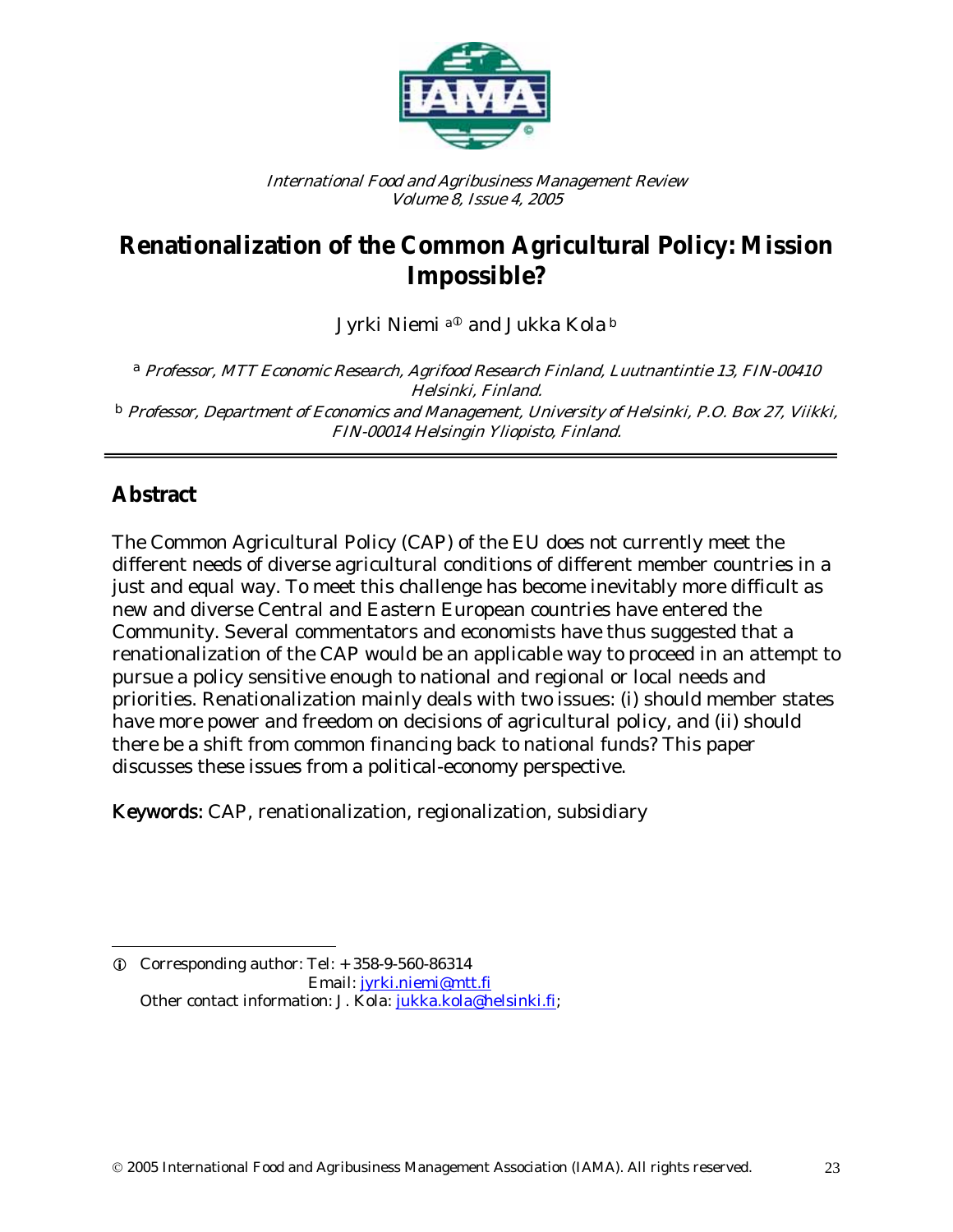#### **Introduction**

There is growing awareness within the political system that the Common Agricultural Policy (CAP) of the EU is not the most efficient means of addressing an increasing number of policy objectives, ranging from rural development to environmental considerations. The CAP has hitherto sought to address a wide range of goals with a variety of uncoordinated instruments, leading to the uneven, non-targeted, unconditional and inefficient subsidizing of EU farmers. Farmers in the most-favored areas receive more than double the amount per hectare in CAP arable payments compared to farmers in the less favored areas of Finland and Portugal. Thus, for equity reasons there is a need for a better balanced distribution of CAP support among products, regions and farmers (Buckwell et al. 1997, Shucksmith et al. 2005). Furthermore, the logic of remunerating the multifunctional role of agriculture – a key concept in the EU today – calls for better consideration of factors like the rural territory, the environment, the landscape, rural communities and rural employment.

Several commentators and economists have suggested that a renationalization of the CAP would be an applicable way to proceed in an attempt to pursue a policy sensitive enough to national and regional or local needs and priorities (Kjeldahl and Tracy 1994, Gant 1995, Rabinowicz et al. 2001). Renationalization implies a shift of competence back from EU institutions to national ones. This may be in terms of decision-making, of financing or of implementation, or all of these aspects. Is such additional flexibility desirable? Does it offer a way to relieve the hard-pressed EU budget? How is the principle of subsidiarity to be applied here? At what level is competence exercised in the most efficient way? What tasks could better be left to the Member States? And, vice versa, what missions would this produce for the union? How to ensure that a redefined division of competence does not distort competition, threatening the common agricultural market and thereby endangering the principle of Single European Market? This paper discusses some of these issues from a political-economy perspective with no pretence of completeness.

#### **European Union, Integration and Institutions: Supranational or National Agricultural Policies?**

The CAP of the EU represents a concentrated, supranational decision making. In general, concentrated, supranational decision making can have advantages, if we are able to utilize the gains in efficiency and economies of scale resulting from these common, concentrated decisions (Van den Bergh 1996, Widgrén 2003). Efficiency gains emerge, if we can create good and effective common rules, standards and administrative procedures. However, the key question is that in what kind of situations and conditions these potential gains are most likely to be realized. Is the European agriculture and agricultural policy such a playing field or an object, as it has high diversity between the Member States and their agricultural sectors and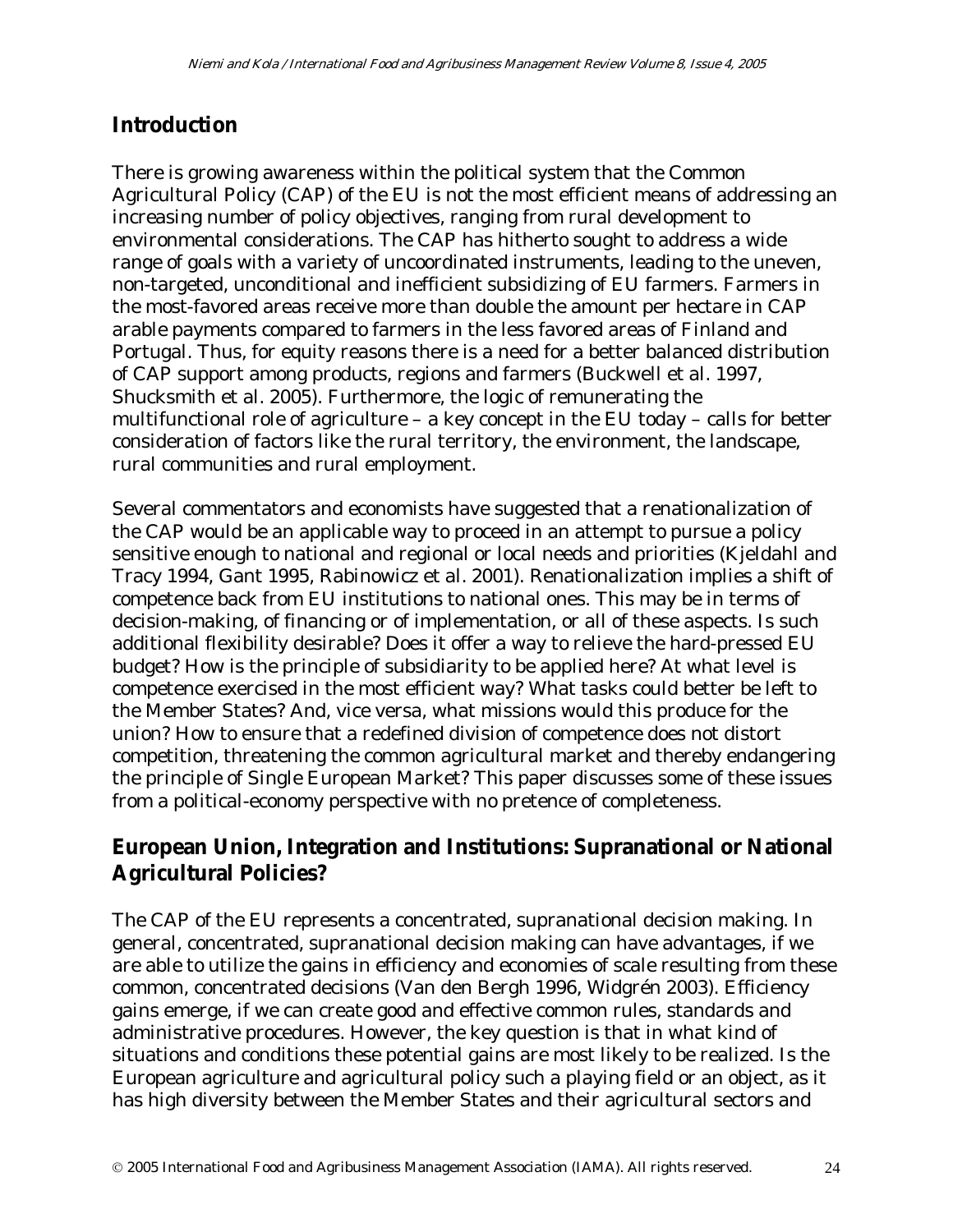rural regions? And what kinds of institutions are most effective in dealing with this kind of policy area; should they be concentrated or national and regional?

The starting point for common policies is usually economic integration and its gains. International economic integration can be defined, mainly from the point of economists specializing in international trade, as a state of affairs or a process which involves the amalgamation of separate economies into larger free trade regions. In a wider sense, integration simply means the increasing economic interdependence between nations. Different forms of economic integration are (El-Agraa 2001):

- Free trade areas
- Customs unions
- Common markets
- Complete economic unions: common markets and complete unification of monetary and fiscal policies (the EU's aim now);
- Complete political unions: one nation, e.g. common parliament and other necessary institutions (e.g. the unification of the two Germanies in 1990).

Political integration is often not included in the lists of forms of economic integration. For the European integration the political reasons have been clear, though. The driving force behind the formation of the EU was the political unity of Europe to guarantee peace in the continent. Moreover, the CAP, as one key instrument of the integration process in the EU from the very start, has had and still has also strong political foundations and reasons, e.g. with regard to recent policy reforms, both within the Member States and between the EU, the third countries and the international institutions like the WTO (Rieger 1996, Hix 1999). At the same time, the CAP represents also the sectoral integration. Sectoral integration deals with certain areas (sectors) of the economy, not with the general across-the-board integration. We can, however, ask how important this kind of sectoral integration is and does it serve the purposes of economic integration as such. When mainly related to the free trade areas and customs unions, usual gains from economic integration appear in the form of (El-Agraa 2001):

- 1. Enhanced efficiency in production by increased specialization (comparative advantage)
- 2. Increased production by better exploitation of economies of scale
- 3. An improved international bargaining position
- 4. Enforced changes in efficiency by stronger competition between firms
- 5. Changes affecting both the amount and quality of the factors of production due to technological advances, which, in turn, are encouraged by # 4.

An improved international bargaining position (# 3) is one instance where the role of supranational decision making is clear for the CAP. Hardly any Member State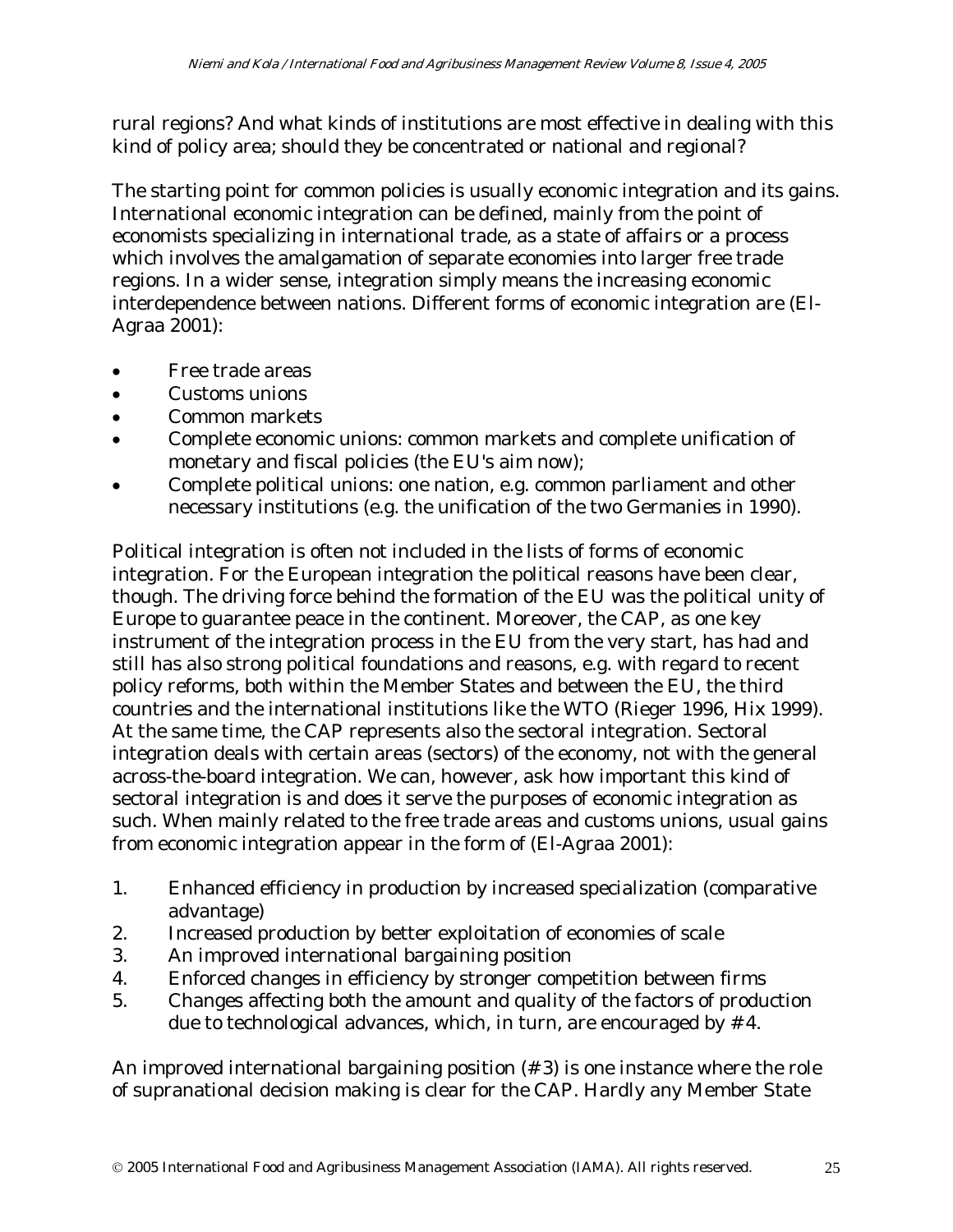could have been able to negotiate in the WTO with the same strength as the EU has done and will do in the Uruguay and Doha rounds. At the same time, not all Member States agree on the EU's stance in the international negotiations to the same extent, which has been proved many times in the EU's internal reforms of the CAP. On the other hand, it is clear that we do not need CAP as such to take care of the agricultural interests of the EU.

As a whole it seems to be that the EU and its decision making are overwhelmingly burdened by the CAP: the share of the CAP of all decisions of the EU is still 40 % (Alesina et al. 2002) and it still takes about 47 % of the EU budget. Most likely the agricultural sectors and issues could be dealt with by more efficient ways than what has been the procedure in the CAP of the EU. These more efficient ways could also be more targeted and equal, according to the subsidiarity principle of the structural funds and regional policy, than what are the procedures of the CAP today.

Concerning the structural funds and regional policy of the EU, they have better reasons and goals than the CAP as they contribute positively to the more balanced economic development in the EU by helping poorer, remote regions. The CAP often does just the opposite, as - according to the notorious rule - 20 % of farmers of the best agricultural regions receive 80 % of CAP subsidies. Common regional policy serves at least some of the defined purposes of economic integration; the common agricultural policy does not. Renationalization should seriously be considered in this kind of situation and conditions.

The task of institutions in the international economy is to take care of those functions, in which certain countries or regions co-operate or are integrated. In addition, institutions act as coordinators; one example of supranational, independent institution is the European Central Bank. Widgrén (2003) states that if citizens' viewpoints strongly deviate from one country, or region, to another, and thus there is high probability to create conflicts between winners and losers, the decision making is sensible to retain at the national or regional level. This, among other issues, leads him to propose that a considerable part of the CAP should be renationalized, provided that national decisions will not create barriers to competition in the common markets of the EU.

Hence, the renationalization of one common policy, the CAP, does not threaten one important form, i.e. common markets, of economic integration, but it can be maintained and further developed by the common rules of the competition and trade policies. But the amount of agriculture-specific, Brussels-based doublebureaucracy could be reduced. Yet, and of course, all the key institutions of the EU remain (Commission, Council, Parliament), and their objectives in advancing true economic (and political) integration of the Europe could be made much clearer. In the following chapters we look at the CAP and its possible renationalization within this framework.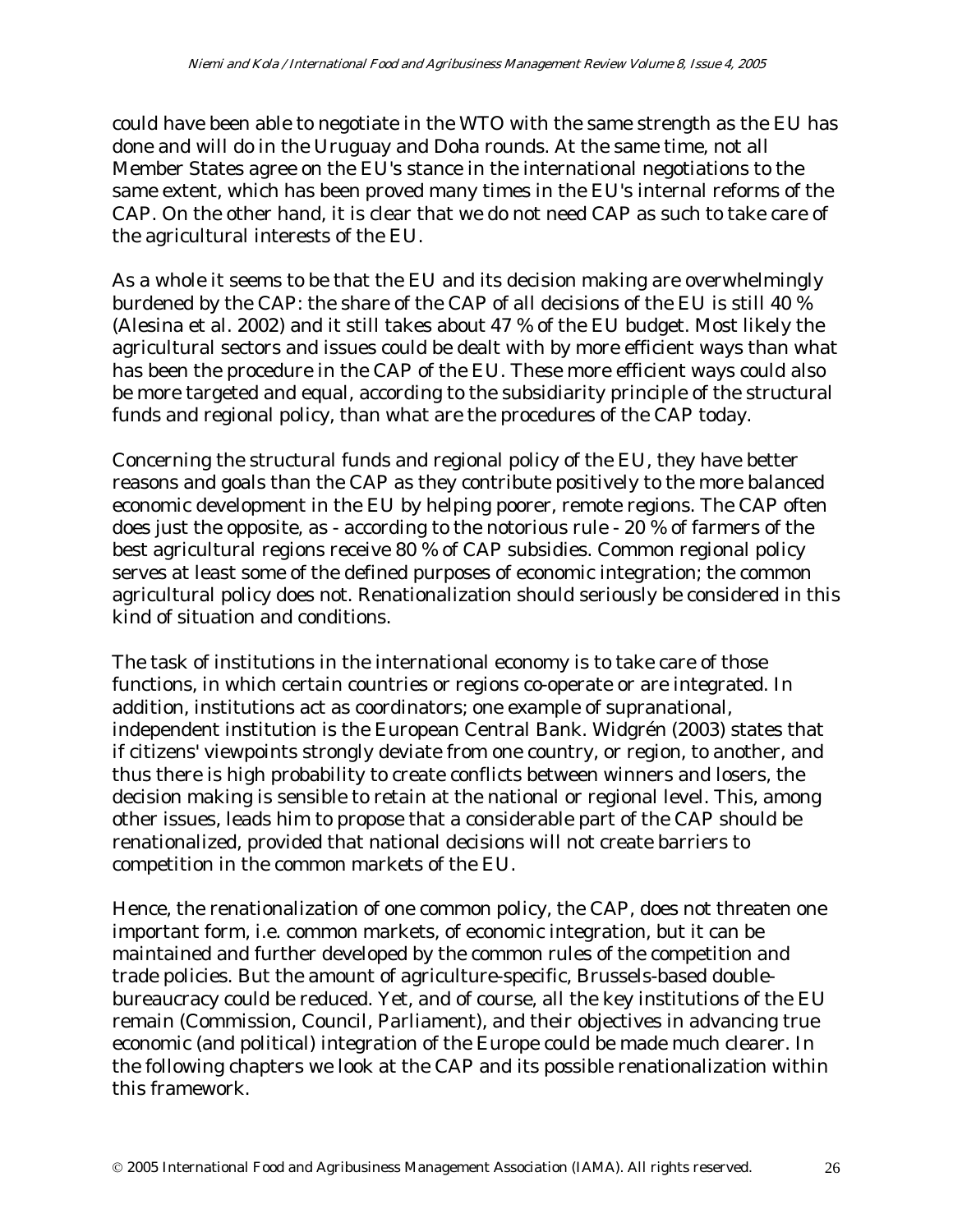## **Problems and Challenges of the CAP**

The CAP has steadily evolved since its foundation at the Stresa Conference in 1958. Attempts at reform have been legion, but not entirely successful. They have not improved the efficiency of the CAP nor the friction with the rest of the world (Elliott and Heath 2000). The major policy problem is the uneven, non-targeted, unconditional and inefficient CAP subsidizing of EU farmers (Baltas 1997, Kola 1998). Despite ferocious criticism, the core of the policy - highly protected commodity prices - was not seriously altered until 1992, when a new support regime was introduced. The latest CAP reform agreed on June 2003 makes an attempt to create a real radical reform by breaking the basic link between subsidies and production – a link which economists see as fundamentally affecting the degree to which agricultural policy distorts trade . However, this break is still far from being a clear one. "Coupled" support payments are set to continue in many member states, particularly in the beef sector, and even where full decoupling is applied, a comprehensive armoury of market support measures still remains at the disposal of the EU's market actors.

Furthermore, the reform falls short of correcting the major biases in the CAP by fixing the current, distorted subsidy system: farmers in the most-favored areas continue to receive subsidies that are more than double the amount per hectare received in the less favored areas of the current EU-15, e.g. in Finland, Greece, Portugal or Spain. Thus, the new support policy will not be more beneficial for the less-favored regions of the Union than the current policy, though the CAP reforms since 1992 have included also the objective to focus support for farmers' incomes where it is most needed (Gant 1995, Shucksmith et al. 2005).

### **The Budget**

Spending on the CAP has been the main component of the EU budget for many years. It still consumes almost half of its entire budget (47 % in 2005) and provides the focus for some of the major disagreements among member states and between the EU and the rest of the world. Sharply increasing budgetary costs of the CAP have often threatened the financial stability of the EU. Contrary to the belief of some commentators and policy-makers, pressure to cut CAP spending will not ease now that the policy has been overhauled, and the terms of accession for the ten new member states have been agreed on.

The agreement on spending levels on the CAP between 2007 and 2013 accepted in the Brussels Summit in October 2002 - which paved the way for a breakthrough deal on EU enlargement - tied the CAP into a very effective financial straightjacket. The agreement allowed the phasing-in of direct aid payments to new member states to begin in 2004, but from 2007 spending on the so called first pillar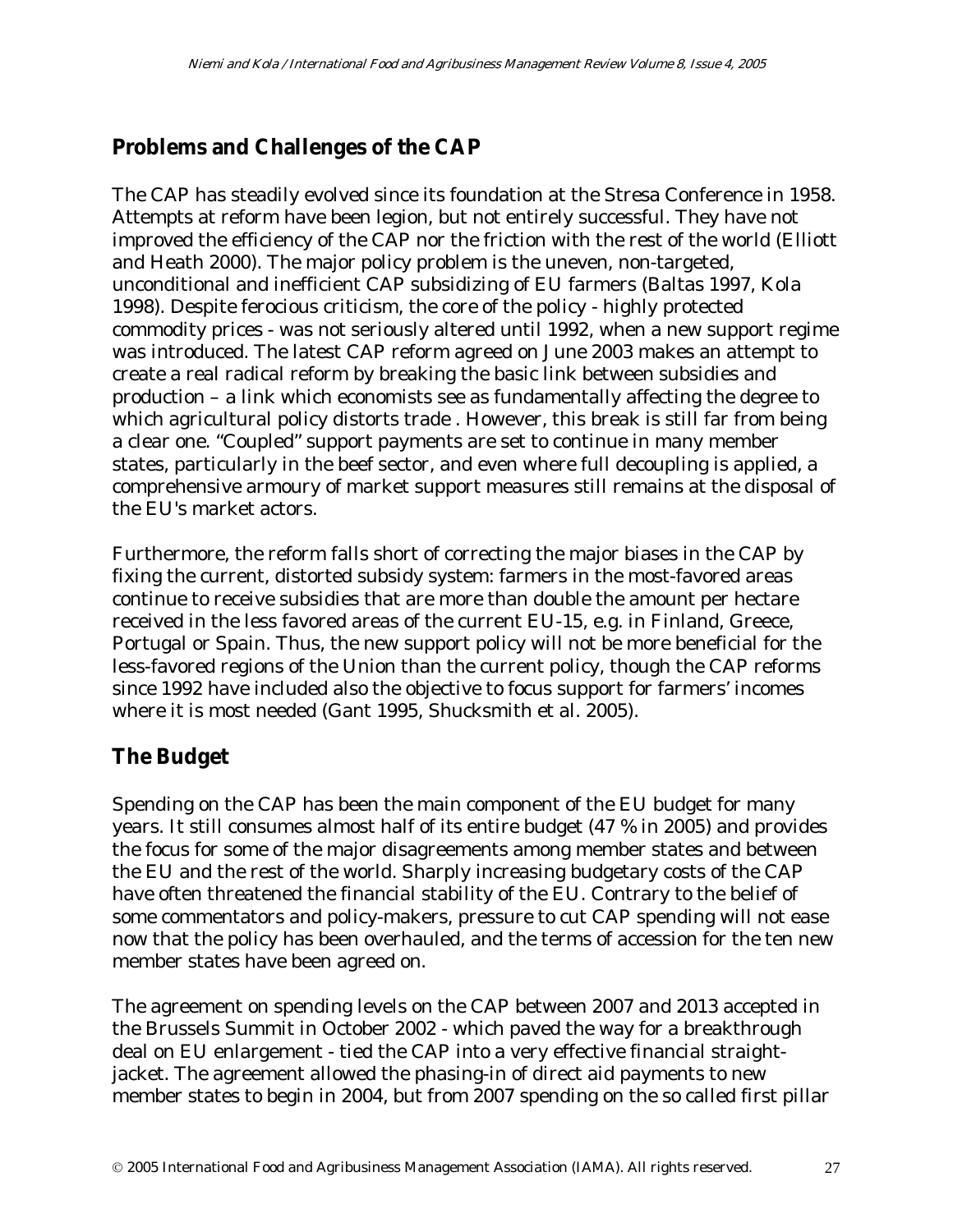of the CAP (mainly CAP support and financing of the common market organisations) is frozen at the 2006 estimated level of  $\epsilon$  45.3 billion, plus an annual adjustment for inflation of 1 % to 2013.

| $\epsilon$ , | $\cdots$<br><b>Budget ceiling</b> | <b>Estimated CAP costs</b> | Margin  |
|--------------|-----------------------------------|----------------------------|---------|
| 2004         | 42 769                            | 41 744                     | 1 0 2 5 |
| 2005         | 44 598                            | 43 891                     | 707     |
| 2006         | 45 502                            | 44 487                     | 655     |
| 2007         | 45 759                            | 46 176                     | $-417$  |
| 2008         | 46 217                            | 46 330                     | $-113$  |
| 2009         | 46 679                            | 46 970                     | $-291$  |
| 2010         | 47 146                            | 47 566                     | $-420$  |
| 2011         | 47617                             | 48 182                     | $-565$  |
| 2012         | 48 093                            | 48 798                     | $-705$  |
| 2013         | 48 574                            | 49 414                     | $-840$  |

Table 1: Estimated Budgetary Costs of CAP Reform Proposal Compared with Agreed Ceilings (million euros)

Source: Agra Europe 2003b.

Figures in Table 1 illustrate the fact that budgetary pressures will continue to weigh heavily on CAP decision-making throughout the coming decade. In fact, the EU is facing the prospect of applying cuts in the rate of single farm payment aids as early as 2007, in order to offset the risk of exceeding the budget ceilings set out at the Brussels summit (Agra Europe 2003b, Mayhem 2004). In addition, current cost may be further affected by the reform of the sugar regime, which is inevitably having a major impact on EU budgetary expenditure.

There is also ambiguity as to whether the ceilings may be adjusted to allow for the planned accession of Romania and Bulgaria in 2007. According to the Commission, the costs of absorbing the two countries into the EU agricultural policy will amount to about €760 million in 2007, rising to €1.65 billion by 2013. Commission says that these costs are not included in the budgetary limit for pillar 1 agreed in the Brussels 2002 ceiling. Member states determined to hold down EU agricultural spending say they must be included.

The impending wrangle over the total level of EU spending in the 2007-13 period has put the issue of the size of the agriculture and rural development budget very much under the political spotlight. The main element of disagreement is the overall level of spending, which the Commission wishes to raise to 1.14% of the EU's gross national income (GNI) but which six member states would prefer to be capped at no more than 1% of GNI. The campaign by six net contributor countries - the UK, France, Germany, Sweden, the Netherlands and Austria - may not be fully successful, but will certainly put farm spending of all types under pressure.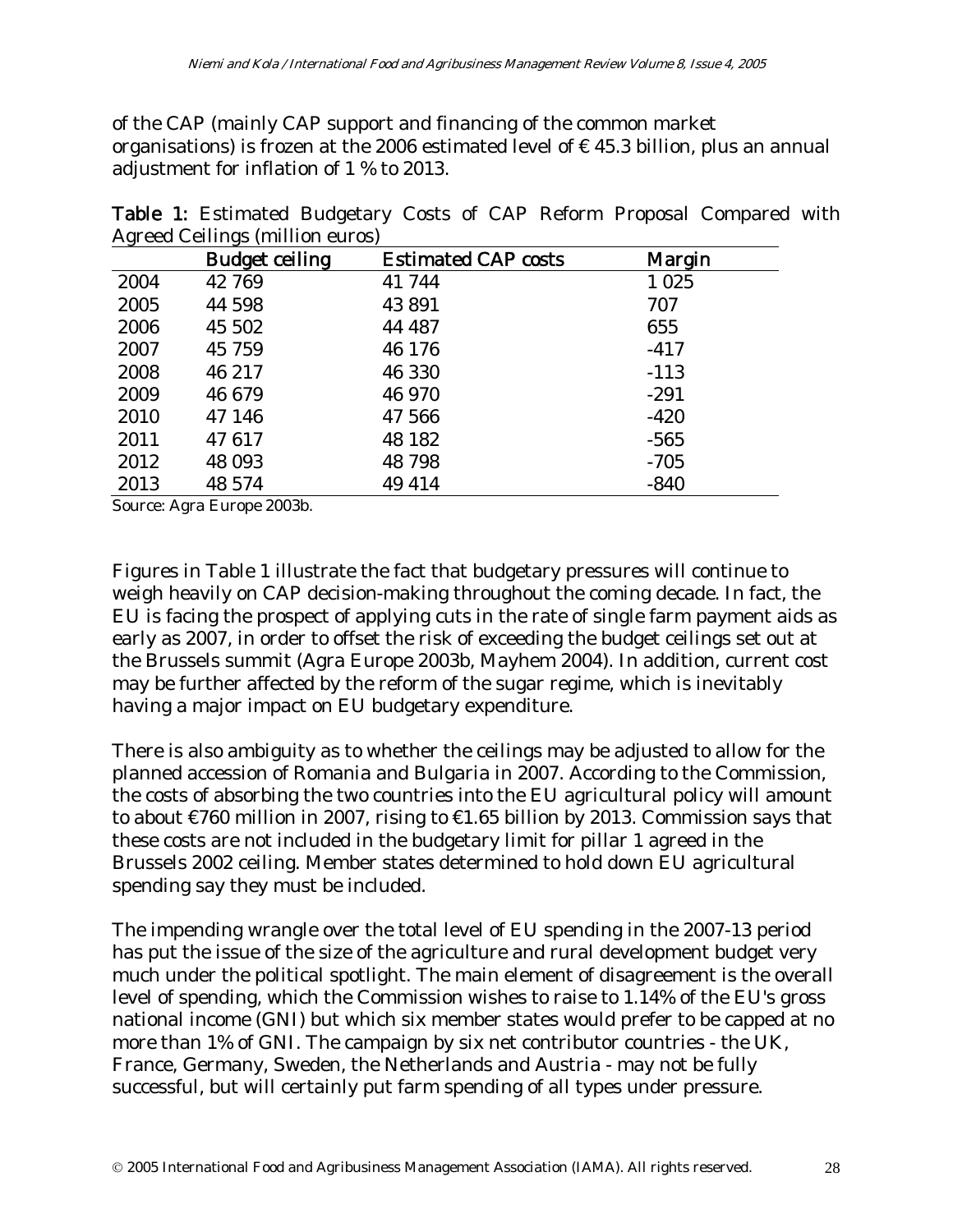Not only are factors external to the CAP itself coming to bear, but European consumers and taxpayers are asking themselves what they want from the CAP, how they want it to be achieved and how much it will cost. The high level study group (Sapir et al. 2003) in their examination of EU economic policy arrived at two startling conclusions about the CAP. First, spending at the EU level should be reduced to one-tenth of its current level. Second, the redistributive functions of the CAP should be delegated to member states, in effect a renationalization of farm policy. The group contend that the current CAP is a major impediment to the achievement of sustainable economic growth, and that it has moved away from a policy designed to boost production and economic output, as originally intended, towards a policy aimed at social welfare for farmers through a redistribution of wealth. Such distributive tasks would be better managed at the national levels. The case for a common social policy is, hence, weak (Padoa-Schioppa, 1987).

An important aspect of the financial flows of the CAP to deserve special mentioning is the relationship they have created between national interest and the expansion of domestic agriculture. It is well known that whilst every government may accept that aggregate production and aggregate expenditure of the CAP should be cut, it will not wish to cut its own production or to reduce its own receipts (Harvey 1982). Member states know that the more they produce internally the more they internalize the financial flows of the CAP, reducing their purchases from other Member states and their net contributions to the budget. If, indeed, they have overstepped the self-sufficiency mark and reached a point of becoming exporters, then the CAP ensures that they bear the cost of disposing of the excess only in proportion to their incremental contribution to the budget (Marsh 1984).

Furthermore, the CAP support has also affected the inter-sectoral flows within Member States differently than would have been the case under purely national policies. This aspect also deserves mention, since an appropriate level of intersectoral transfers is likely to be perceived very differently within Member States (Rabinowicz et al. 2001). In subjective terms, it is clear that the political weight of agriculture varies within Member Countries. In more objective terms, countries are different regarding the real income per caput, the relative income of the agricultural and other sectors of the economy and the regional distribution of income and employment opportunities. Thus if the problem is one of equity, different rules would be required in different countries (Marsh 1984).

#### **Structures and Income**

The CAP was initially designed for a Community that was small and quite homogeneous, i.e. for the six founding Member States of the EU. Now there are 25 Member States, soon to be 27. There are great differences between the agricultural sectors of the old 15 Member States. These differences have become much more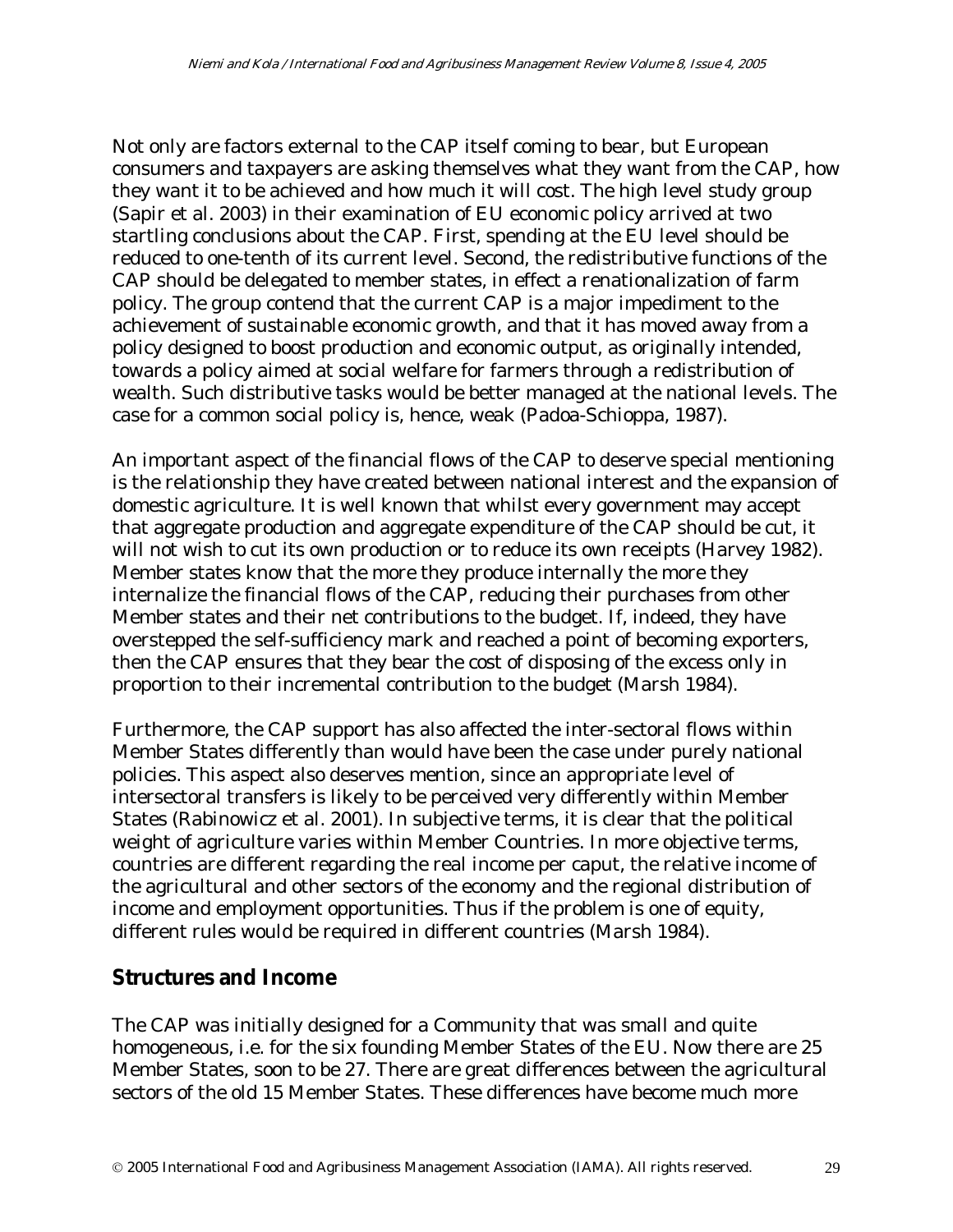striking with the accession of the candidate countries of Central and Eastern Europe (CEECs). There is a huge variation between Member States for example in terms of natural and climatic conditions, farm structure, productivity and profitability, allocation and levels of CAP support, and the overall significance of agriculture to rural regions and national economies, and the significance of rural, mainly agricultural, regions to society and economy at large.

In 2000, the average farm size was only 5 ha in Greece but more than 70 ha in the UK (EU-15, 20 ha). The average dairy herd size ranged between 9 and 18 cows in Portugal, Greece, Austria, Spain and Finland but was 65 in Denmark and 72 in the UK (EU-15, 26 cows). Agriculture employed 17 per cent of the labor force in Greece, 13 per cent in Portugal but only 2 to 3 per cent in Belgium, Germany, the Netherlands, Sweden and the UK (EU-15, 4.3 per cent). The growing season is about 140 days in Finland but over 300 days in many Member States. Diversity is often regarded as the richness and advantage of the EU, but at the same time one should ask whether it is possible, or sensible, to have a common agricultural policy in the EU especially as it has become even more diverse after the enlargement.

Inequalities of development among member states and differences in production orientations mean that some states benefit more than others from the European farm policy. The budget balance thus differs from one state to another, some being net beneficiaries and others net contributors. In agricultural aid, the major cereal producing and cattle rearing countries are the main beneficiaries (France, Germany and Italy). Structural funds are awarded mainly to regions that are behind in development: Spain, the Eastern Germany, Italy, Greece and Portugal. The strict budgetary discipline decided in the Brussels summit in October 2002 has led to increased criticism concerning the unequal distribution of agricultural expenditure between the different sectors. The Mediterranean countries, in particular, have been demanding more balanced resource allocation between the so-called northern products (arable crops, milk, beef) and southern products (fruits and vegetables, olive oil, wine, tobacco). Currently, arable crops account for about 45 % of the budget funds of the CAP.

Because the CAP rewards high yields, farmers in the most-favored areas receive more than double the amount per hectare in CAP arable payments compared to farmers in the less favored areas of Finland and Portugal. Moreover, as there are no support ceilings or thresholds in the CAP, many big farms receive hundreds of thousands of euros of taxpayers' money (Kola 2002). Thus big farms, and big exporters, farms in Denmark and the UK receive on average more than €18,000 per farm from the Guarantee section. In contrast farms in the less-favored agricultural areas of the Southern Member States receive in the range of  $\epsilon$ 1,600-4,100 per farm, the EU average being about  $\epsilon$ 5,700. The most recent member states with arctic and alpine conditions, Finland and Austria, do not do very well either.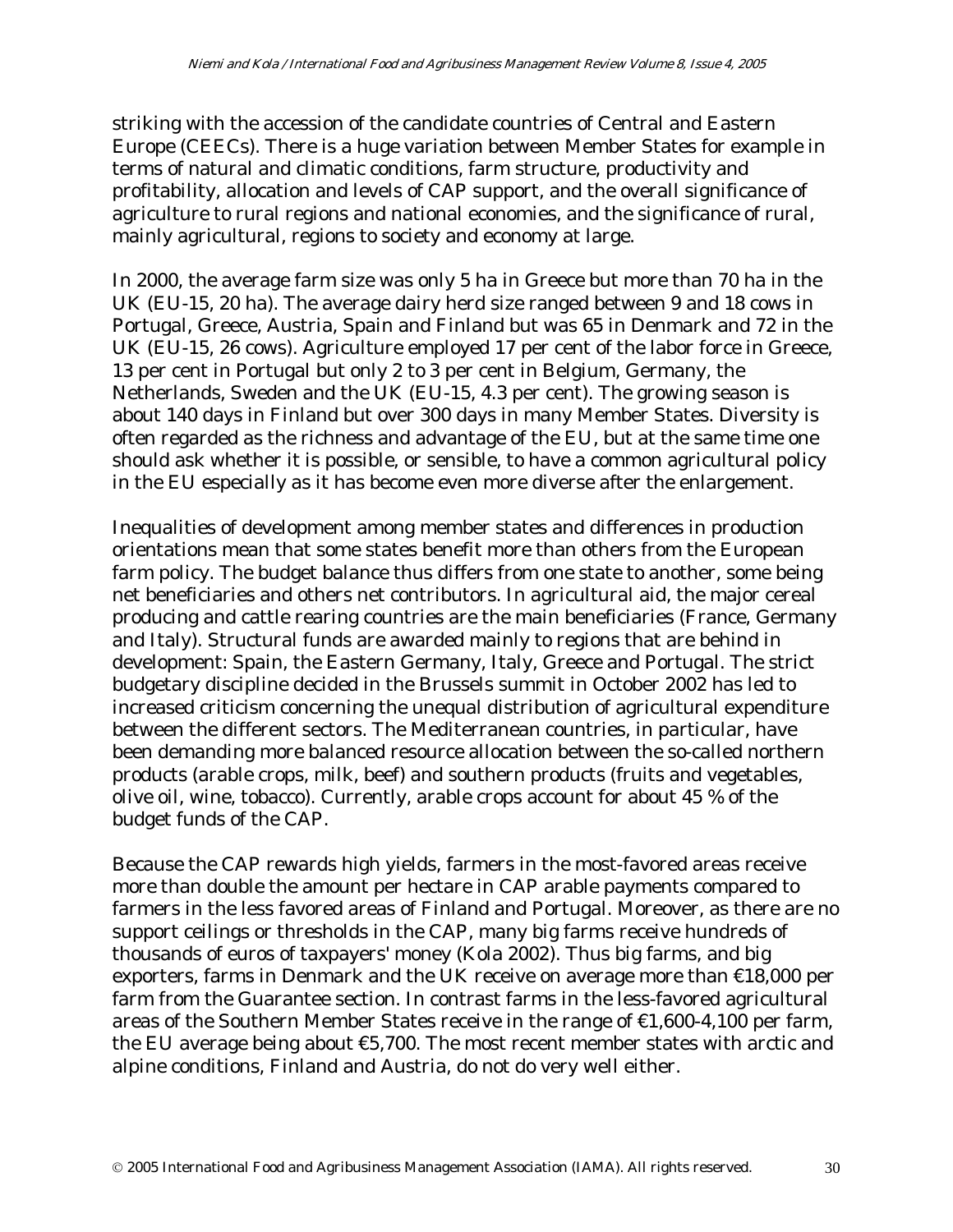The current CAP is just not capable of meeting the needs of the member states. In order to secure continuation of agriculture in the least-favored regions of the EU, some Member States have been forced to use considerable amounts of national funds, with the permission of the EU, to offset the inadequacies of the CAP. In Finland, for example, the share of national funds in total farm support is 56 per cent, and special northern aids are fully financed by the national government, again with the permission of the EU (Niemi and Ahlstedt 2005). In the Finnish view the agricultural policy of the EU should contain more elements through which the differences in the competitiveness due to the natural conditions could be better taken into account. Now most of the EU support compensates for the decrease in the institutional prices since 1992, which means that farmers in the best agricultural regions get the highest support.

The less-favored areas (LFA) support does not change this picture very much at all as this aid is also allocated to all Member States. The traditional forms of support in the EAGGF Guarantee section still account for 90 per cent of the EU's total agricultural budget, and they are the basis for the future farm subsidies according to the latest CAP reform. It is therefore clear that the CAP measures have not mitigated and will not mitigate regional differences to a sufficient extent, i.e. the CAP is not common enough (Baltas 1997). If support per hectare were the same throughout the EU we would have a much more common and fair policy. Moreover, the EU could make much needed savings with a common rate set clearly below the current top levels.

The single farm payment of the latest CAP reform is innovative to some extent, but the new support policy will not be more beneficial for the less-favored regions of the Union than the current policy. Instead, the reform will consolidate the present distribution of support payments, which from the perspective of less-favored regions is distorted and unjust, as the payments would be based on the support levels of the previous years. Furthermore, the decrease in the producer prices and decoupling of payments is ill suited to the adverse conditions, where the variable costs of the production are often higher than the market return. The more favourable production regions in Central Europe are not faced with this problem, because there the market return from the production very well covers the variable costs.

## **Changing Objectives**

New approaches and means for rural policy in association of the CAP are evidently, and quite urgently, needed. Since almost two decades in the EU, attempts have been made to integrate agricultural structural policy into the wider economic and social context of rural areas - without major success. Sufficiently concrete policy measures are to a large extent still missing (Shucksmith et al. 2005). In terms of the efficiency and sensibility of policy, special care should be taken that the integration of agricultural policy objectives and stronger rural development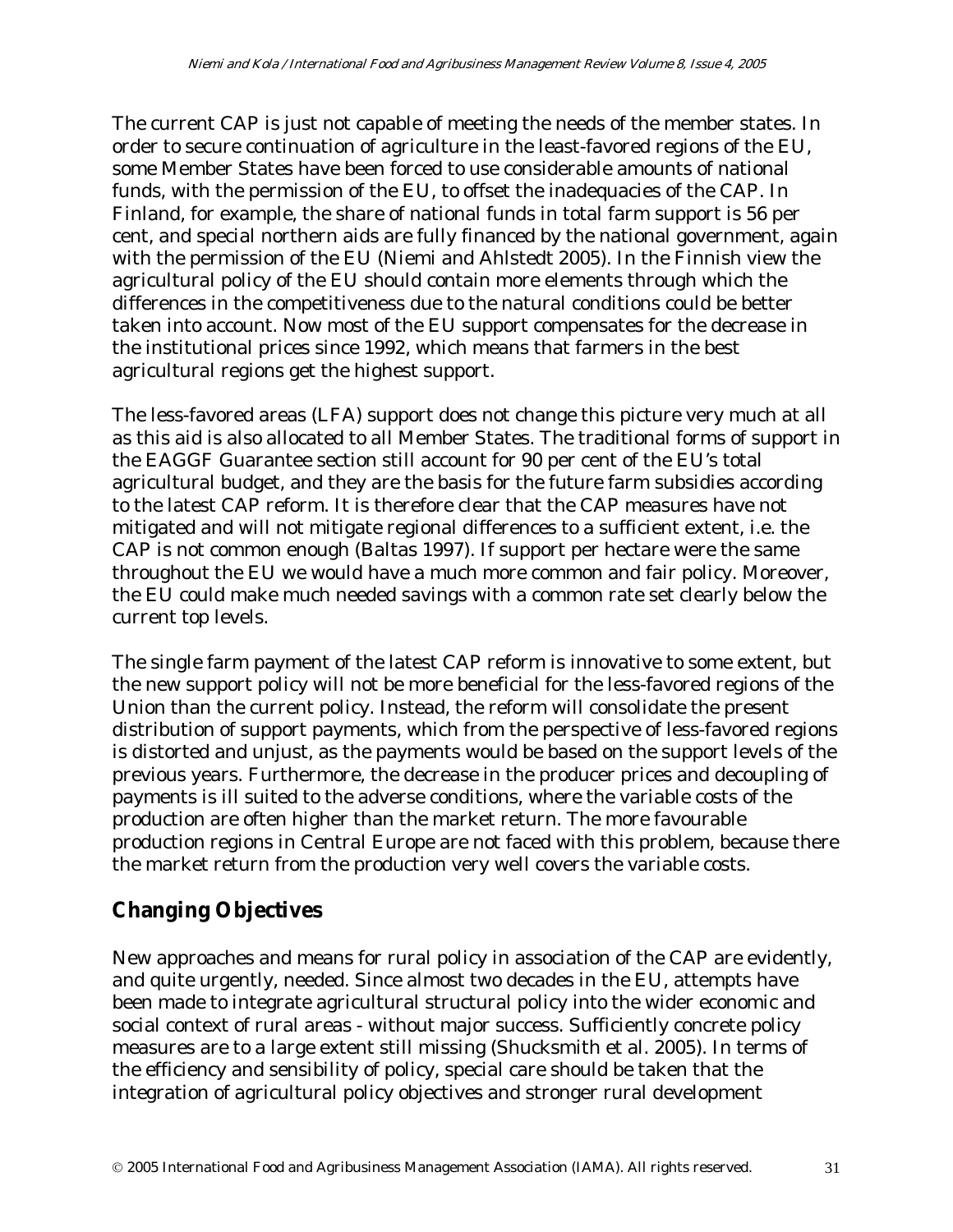objectives creates true benefits, rather than just making the policy more costly and bureaucratic (Day 1998, Buckwell et al. 1997). It is clear that agriculture alone cannot maintain rural livelihood, but it can - today and in the future - contribute to rural livelihood also through its traditional goal, i.e. via helping to maintain economic viability of the agricultural sector (Kola 1998, Shucksmith et al. 2005).

Where agricultural measures are concerned, there has been a gradual shift from measures directed at productivity growth towards measures emphasizing the multifunctional role of the agricultural sector – a key concept in the EU today (Terluin 2001). The logic of remunerating the multifunctional role of agriculture calls for better consideration of factors like the rural territory, the environment, the landscape, rural communities and rural employment. Government assistance will be granted only in return for clearly defined services on the part of farmers.

Yet, the allocation of CAP spending does not advance multifunctionality very much at all. By pursuing the CAP with the current instruments the Commission therefore undermines its own goal, a goal which it is strongly advocating in the World Trade Organization. This new goal requires a revised allocation and new types of support to enhance multifunctionality throughout the EU. Although, arguably, this is not a rational goal in purely economic or budgetary terms it is, nevertheless, a widely accepted common decision. EU policies should advance it, not hinder it (Kola 2002).

With regard to the measures aimed at the more general development of rural economies, we have seen a shift from measures encouraging inward investments towards measures enhancing the local development potential. In governance an emerging shift from top-down to bottom-up can be perceived (Day 1998). The politicians will be forced to take account of the objectives supported by voters. Objectives such as preventing rural depopulation, maintaining the appearance of the countryside, and ensuring that farming is carried in an environmentally friendly manner require a closer integration of agriculture in a comprehensive rural policy (Gant 1995). Therefore, it seems clear that the EU agricultural policy will in future be defined in decreasingly sectoral but increasingly territorial terms (Vihinen 2001).

Given the differences in rural problems between member states, many of these objectives can be tackled more efficiently at a national level within the context of partnership between the Union and the member states (Gant 1995). The importance of the national level can, for example, be illustrated by the fact that central governments are the most important distributors of resources for public infrastructure, social security, education etc. (Keating 1999). In addition macroeconomic policy for ensuring economic stability is also implemented at the national level.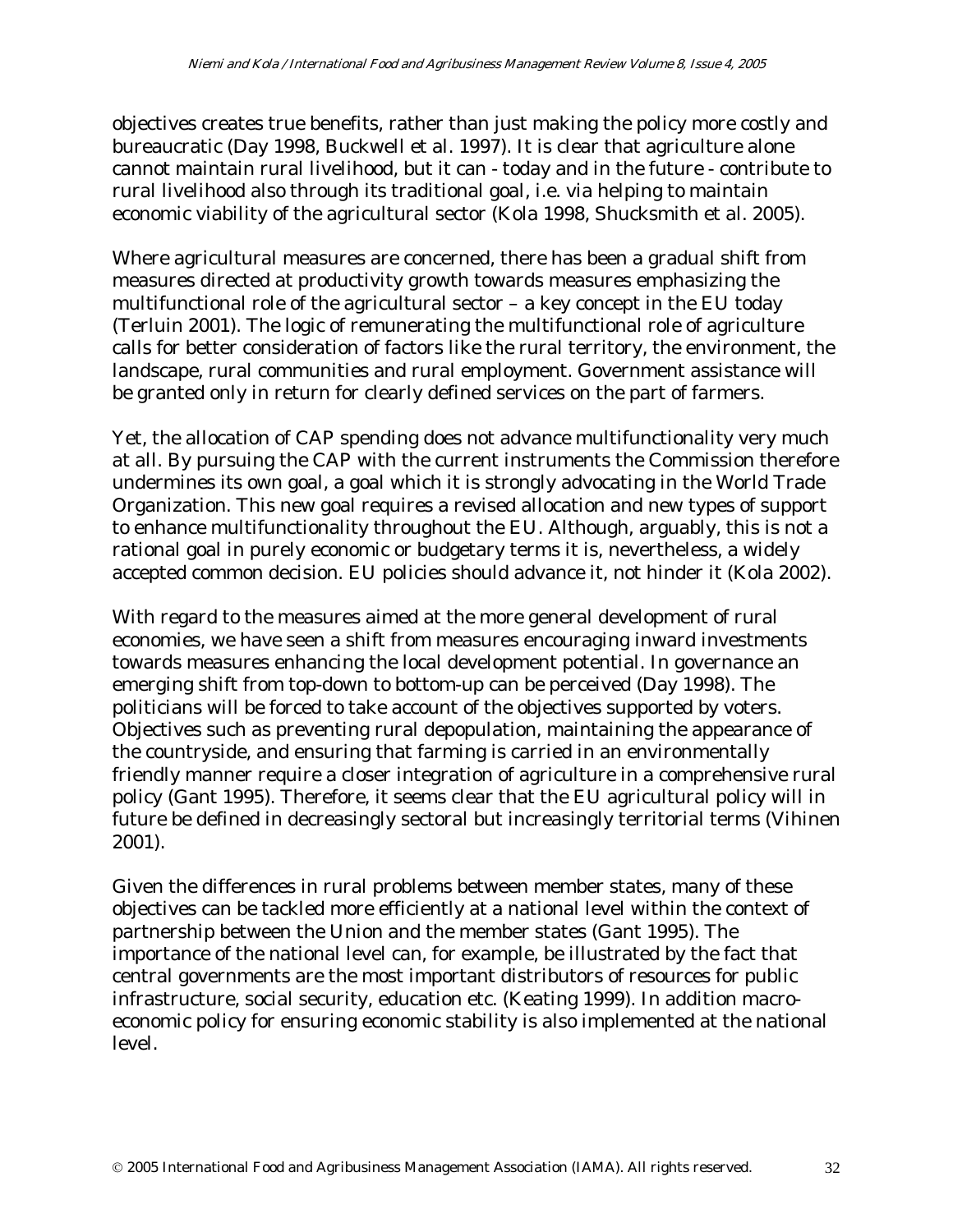Giving the CAP a more territorial and even a regional content will make it easier to be financed, since measures of this kind are normally co-financed, in distinction to price and market regimes, which are financed totally from the EU budget. This change would prepare the ground for more national influence on social and environmental measures, implying an implicit renationalization of the CAP.

It would seem fair to say that for European taxpayers it would be better, both for economic and equity reasons, if the CAP and other policy supports were more clearly allocated and targeted to the most important objectives and to those most in need (Vaubel 1994, Gant 1995). The CAP must serve more clearly and efficiently the new and more consumer, environment and rural-oriented objectives of the entire EU (Shucksmith et al. 2005). Paying the highest subsidy to farms with the most productive land, or to an industrialized large-scale livestock unit in the most intensive farming systems cannot be the direction desired by European citizens. Proper multifunctionality support, the equalization of support per hectare and support ceilings per farm, together, would contribute to greater policy efficiency and effectiveness (Kola 2002).

Supporters of a switch in emphasis in the operation of the EU's rural and agricultural policies from production support to rural development had hoped that the new regime ushered in by the 2003 CAP reform would lead to much more money being switched out of market support into the payments "based on public goods and services." But the outlook for the budget would suggest that this is not likely to be so. Under the Commission's proposals for the 2007-13 period an average annual amount of around  $\epsilon$ 43 billion is allocated to agricultural markets, while a mere  $\epsilon$ 11 to 12 billion on average is set aside for agricultural/rural structural schemes (Agra Europe 2005).

Thus the total possible expenditure on rural development in the new budgetary period, €97.15 billion is only 28% of the massive sum of €344.8 billion to be spent on direct subsidies and market support during the same period. All of this sum could be easily absorbed in the badly needed restructuring of the 10 mainland European new member states (i.e. including Bulgaria and Romania). Therefore, a serious thought should be given in the upcoming budget negotiations to the possibility of switching much more of the total €433.6 billion to be spent in the period from 2007 to 2013 from support of farms and farming into the wider economic development of rural areas.

### **Institutional Factors and Governance Methods**

Over the decades, the CAP as a whole has become very complex and bureaucratic, and some of its methods of governance rather obsolete. The decision-making process of the CAP is itself rather complicated. The central decisions concerning the course of the policy are taken by the Council of Agricultural Ministers and the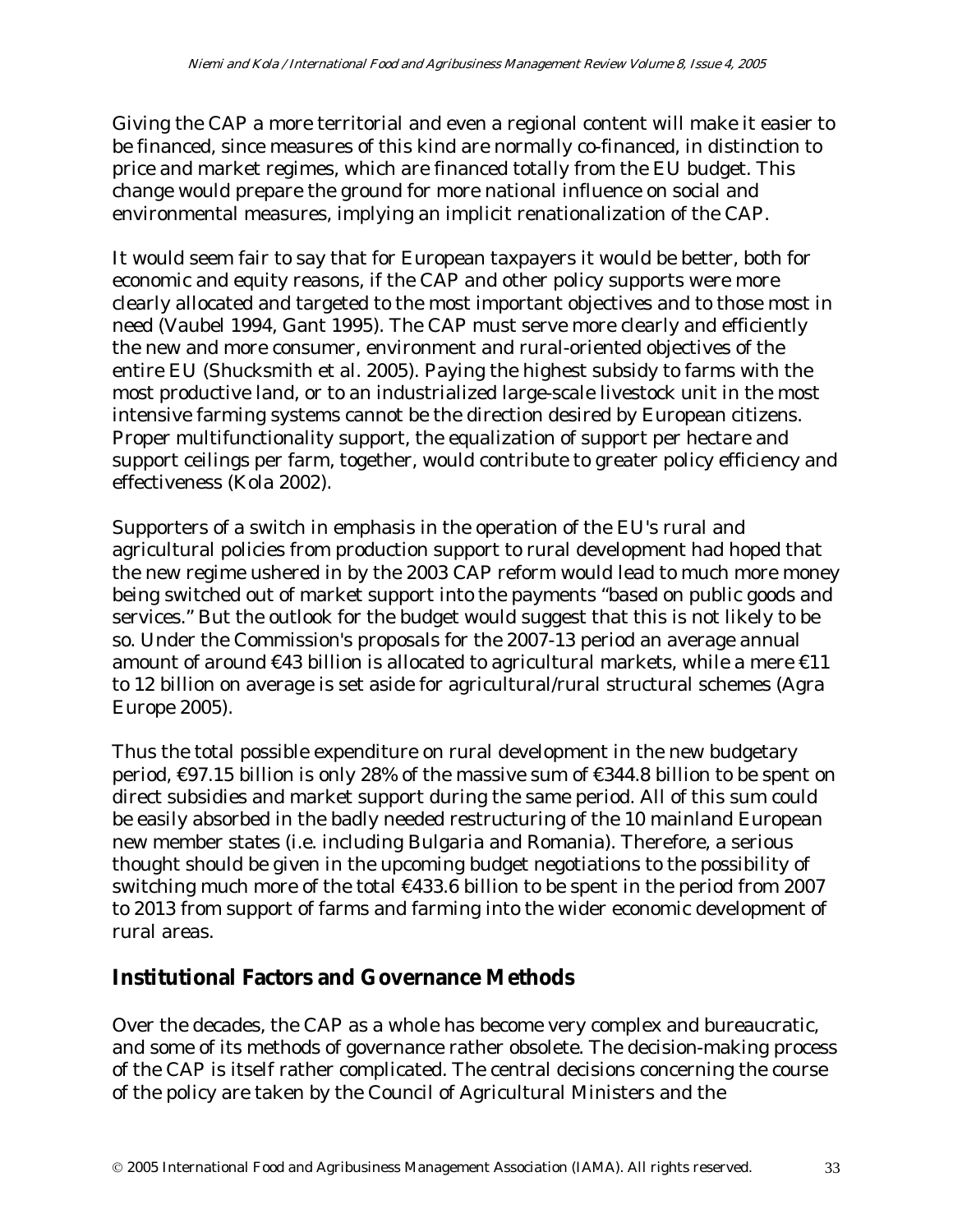Commission. It is difficult to deny that the complicated structure of the CAP makes clear and easily understandable political decisions difficult (Schmitt 1986). In particular, it does seem fair to say that the decision-making process of the CAP has not been able to respond adequately to the national and regional or local needs and priorities. Neither the 1992 reform nor the Agenda 2000 reform has eased the situation. However, policy reforms can be expected to be successful only if implemented in conjunction with the restructuring of the methods of governance.

The model of CAP governance was initially conceived for a Community that was small and quite homogeneous. Therefore, the enlargement in May 2004 is bound to challenge the governance of the CAP in two major respects: it has very significantly increased the diversity of preferences and needs; and it has increased by two thirds the number of governments participating in the Council, thereby putting additional demands on already strained decision-making procedures (Sapir 2003). Differences arise, for example, in capacities to deliver shared rules. This is apparent in areas such as environmental protection, product safety, or some elements of which are currently centralized in the name of the Single Market. Similarly, the difficulty of enforcing common disciplines for state aids is going to increase. Hence, the trade-off between efficiency and preference heterogeneity is bound to become more acute (Tabellini 2003).

The standard EU response to heterogeneity is to leave the 'acquis communautaire' untouched while making room for long transition periods. This traditional response – less regulation, more co-ordination and commitment – is likely to conflict with the alternative response of advocating more streamlined, simplified decision-taking procedures, since the move to income support in lieu of price support combined with increased diversity as a consequence of enlargement weakens the rationale for retaining EU competence in agriculture (Padoa-Schioppa 1987, Sapir et. 2003). Efficient income distribution, for example, requires detailed administration at the level of the individual, and coherence with features of income tax and social security systems, and Community cannot assure this.

Moving policies back from the EU institutions to the national level is politically very sensitive, however. Advocates of the traditional approach suggest that increasing Member States' influence could turn out to be a dangerous path unless the EU institutions are given sufficient powers to ensure that basic principles of the CAP are not put at risk. Supporters of the gradual renationalization, however, believe in a streamlined, political Commission with fewer managerial functions, and the creation of a raft of semi-autonomous bodies to deal with the finer details of day-today policymaking. In fact, the high level study group (Sapir et al. 2003) suggests spelling out more precisely the scope of policies and rules that must apply to all Member States and the procedures for making decisions in cases where not all are required to participate.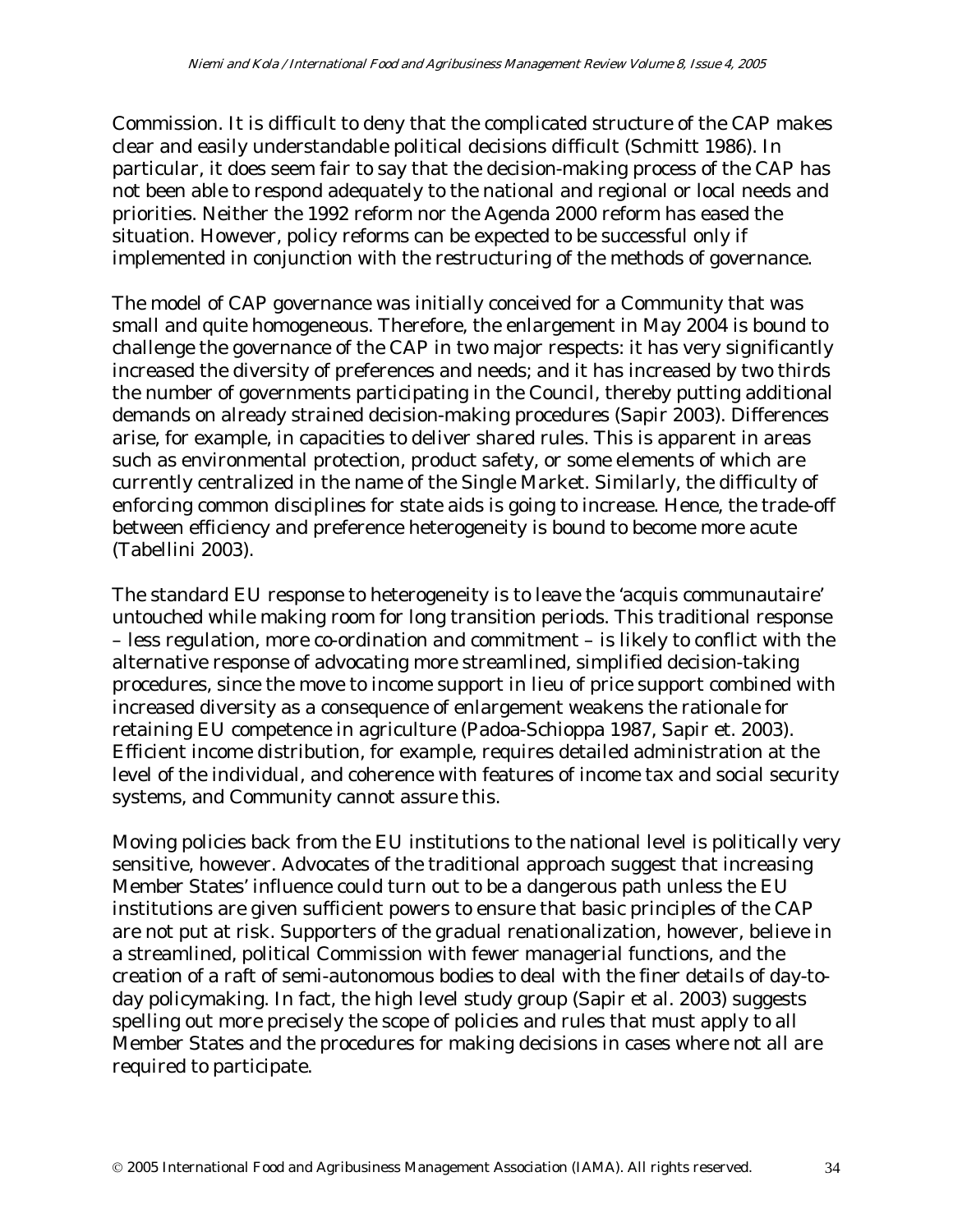### **Renationalization of the CAP – A Way Forward?**

The problems and challenges of the CAP discussed in the previous section and the latest enlargement have important implications for how to reform the CAP policies and institutions. In the following, it will be discussed if a renationalization of the CAP would be an applicable way to proceed in an attempt to pursue a policy sensitive enough to national and regional or local needs and priorities. Renationalization can be understood as a propensity to reinforce the power of the Member States in CAP matters at the expense of the Community decision-making process. In other words, the prerogatives put forward by the CAP should revert back to the Member States, and that this would be confirmed by a change of the Community law in this direction (Bublot 1984, Rabinowicz et al. 2001).

Renationalization of the CAP is not a new feature, however. Over the last couple of decades, certain elements central to the CAP have involved a considerable degree of nationalization (Kjeldahl and Tracy 1994). Hints at the renationalization of at least some aspects of the CAP have also emerged from the recent reform debate. This is illustrated most vividly by the agreement to allow up to 10% of each member state's overall national aid entitlements to be spent on special "additional payments … for the purposes of encouraging specific types of farming". Member states themselves would draw up a list of the "specific problem areas" involved. In addition, Member States have been given leeway to choose full of partial decoupling of direct aid payments. Where the Agenda 2000 created the notion of "financial envelopes" offering a choice of cash top-ups on existing aid payments, this new innovation amounts to the creation of "policy envelopes" (Agra Europe 2003a). Member States may also pay the single farm payment at a flat-rate regional level, and may set separate aid rates in each region for permanent pasture and for cropland.

In effect, member states are being invited to write their own farm support policies as a supplement to (and partial replacement for) existing aid schemes. For CAP traditionalists, this represents an alarming development – even though the relative share-out of total CAP funds between member states will be rigidly maintained at the current levels (Agra Europe 2003a). Although Commission officials scoff at any notion of renationalizing the CAP, accusations are already being leveled against the Commission that it is now presiding over a "renationalization" of the CAP, in the flexibility it has shown member states.

Increasing Member States' influence in some policy areas could also be justified by the principle of subsidiarity (European Commission 1999). The Accession Treaty of Austria, Finland and Sweden already includes some measures that are of a mainly national nature. Finland, in particular, has emphasized many country-specific characteristics and disadvantages, primarily the northern location, that should be taken care of by the CAP means. Since the existent CAP means are insufficient and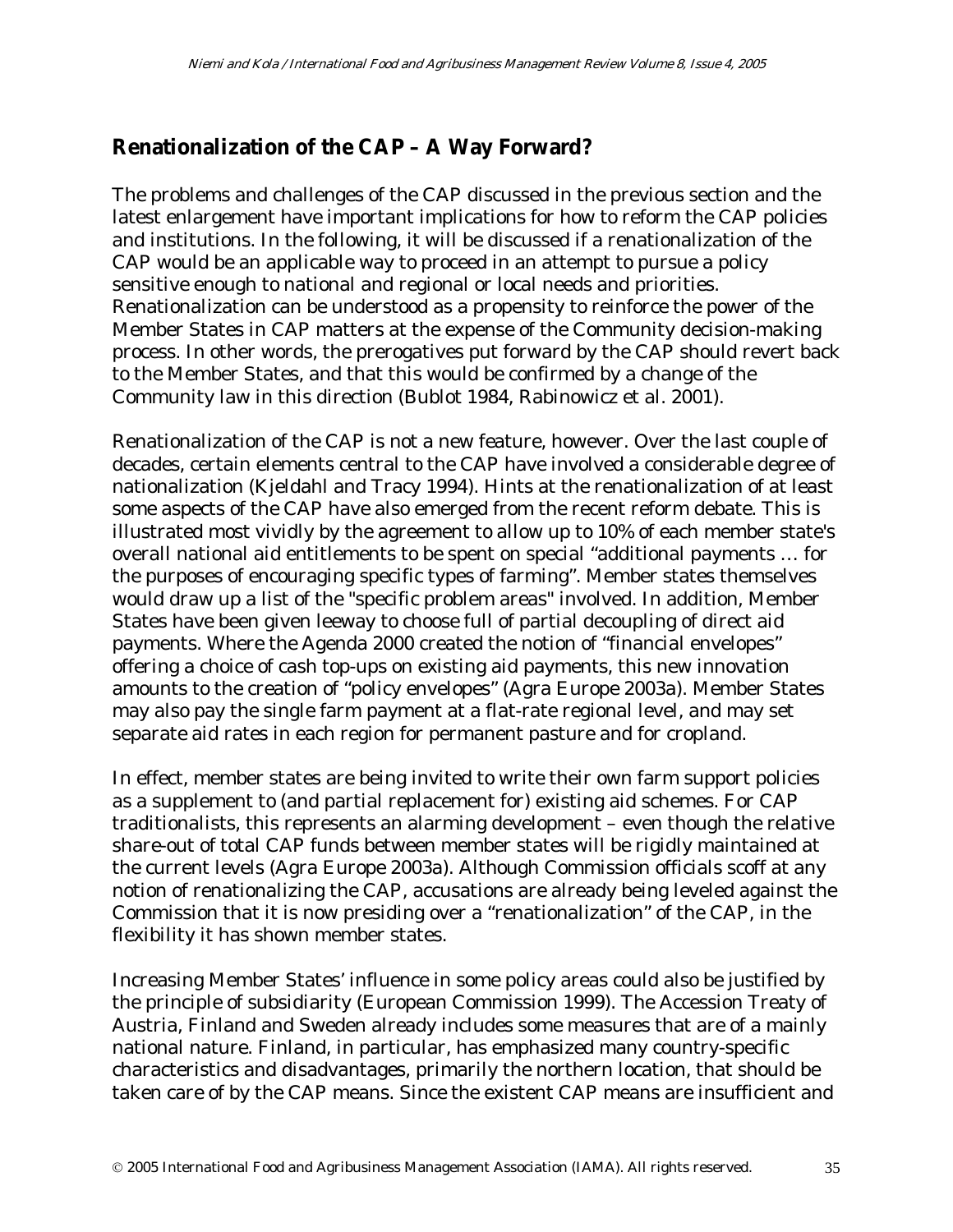inapplicable, the EU has not been willing to pay for Finland-specific measures. The financial responsibility of the northern support measures have been left entirely on Finland (Kola 1996). As a result, the share of national funds in total farms support in Finland is 56 per cent. Yet, also the nationally financed programs have to be accepted by the EU Commission.

With the accession of the ten candidate countries of Central and Eastern Europe (CEECs) in May 2004, the pressure for increased financial participation by Member States is reinforced. There may be unforeseen expenses also in sectors other than agriculture. Considering the already very tight budgetary discipline, this will inevitably lead to an increase in the national contributions to the financing of measures in the agricultural sector. A point has been made also in a Commission report which discusses the possibility for Member States to shoulder a larger share of the financing of direct aids (European Commission 1998).

Furthermore, the financing of program-based support payments on the basis of contracts with farms differentiates the support schemes to the extent that a common financial interest may be increasingly difficult to find. The shift of the focus away from the basic agriculture means that the measures and their criteria would be designed on the basis of the special needs of different countries and regions. The detailed contents of the support measures would no longer be harmonized at the EU level, but the common policies would lay down only the general framework and maximum compensations. This procedure is already being followed for the part of the environmental support schemes, where the measures, extent and compensations vary considerably (Aakkula 2003).

Increasing national financial responsibility would also lead to a necessary change in the system of political and economic incentives to Member Country governments which results from the CAP. In the current institutional framework, the Member States have an incentive to violate the Community's interest by stimulating domestic agriculture, leading to increased divergences in national interests with respect to common price and support decisions. The system of financial solidarity implies that any price and support change induces visible and invisible transfers among Member States. Therefore, it is understandable that individual countries aim at maximizing the changes in their received net transfers. From all this it follows that the institutional arrangements of the CAP create a bias in favour of the agricultural industry among the political agents (Whetstone 2000). If the agricultural policy were decided at the national level, this would not happen to the same extent.

Naturally, questions arise of how market unity, a fundamental principle of the CAP, may comply with steps towards more national influence. Market unity has hitherto been applied by imposing common support measures, including protection against imports from third countries, while removing obstacles within the Community.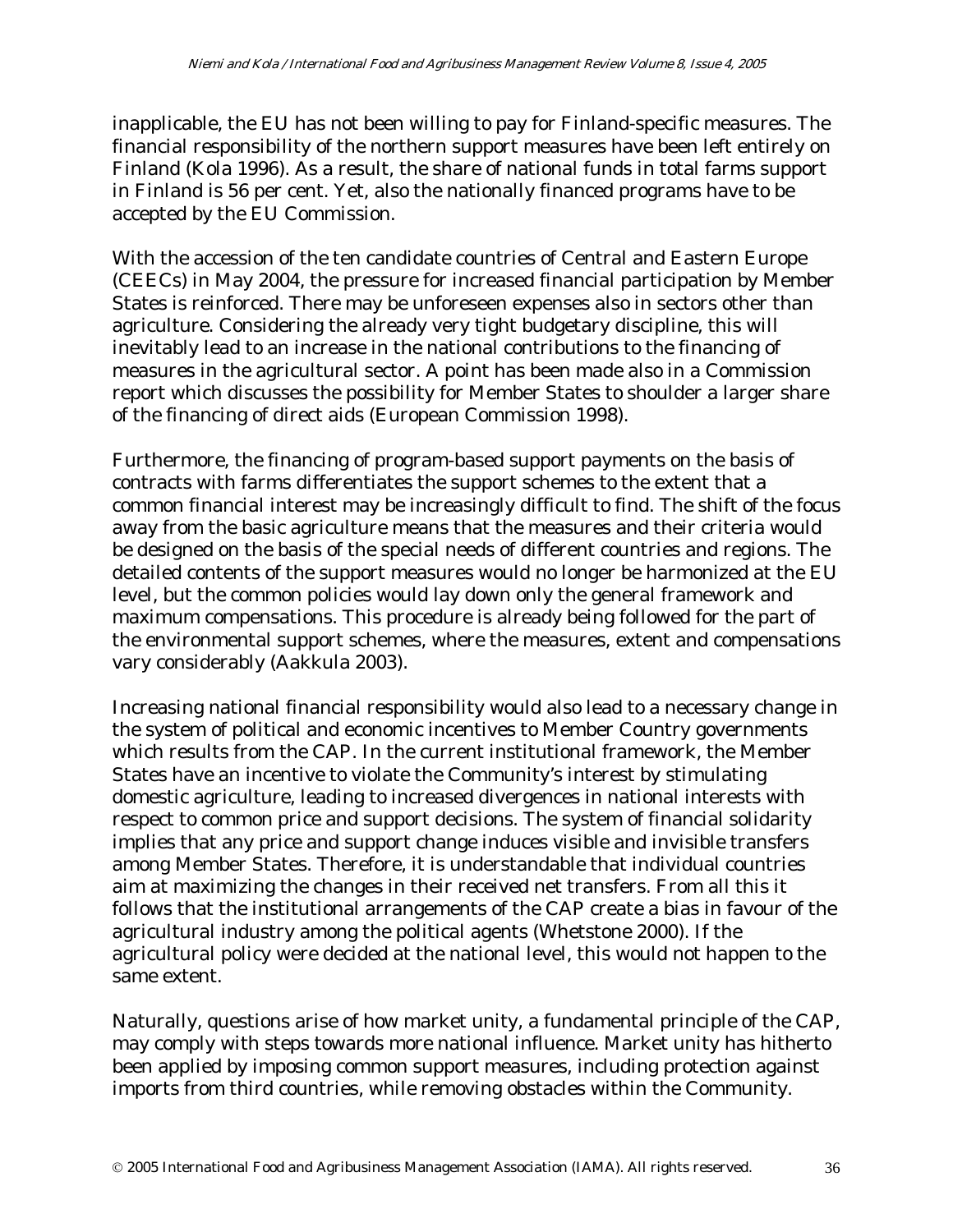Emerging protectionism in the Member States, expressed as generous national support, would constitute a threat to this principle (Bublot 1984). In other words, renationalization should not pave the way for governments to give unlimited national aids to their agricultural sectors. If market unity should be conserved along with a more nationally-oriented policy, it would be essential that the Commission should be able to survey – and enforce – that national assistance targeting environmental or social objectives do not give rise to unfair competition (Kjeldahl and Tracy 1994).

It is, therefore, expedient to remember that national policy should be in conformity with the EU's constitutional principles, including the EU competition policy and the principle of Single European Market. Primary responsibility for implementation of social, income, regional or structural policies could be left on member states, whereas it would be important to have common framework for agro-environmental issues as well as production ethics and veterinary and phytosanitary aspects of agricultural production and food products in the EU (Kola 1996). National measures are needed only if the common policies ignore the national objectives, needs, and conditions

## **Conclusions**

The Common Agricultural Policy (CAP) of the EU does not currently meet the different needs of diverse agricultural conditions of different member countries in a just and equal way. To meet this challenge has become inevitably more difficult as new and diverse Central and Eastern European countries (CEECs) have entered the Community. Several commentators and economists have thus suggested that a renationalization of the CAP would be an applicable way to proceed in an attempt to pursue a policy sensitive enough to national and regional or local needs and priorities. Renationalization implies a shift of competence back from EU institutions to national ones. For CAP traditionalists, this represents an alarming development, however.

The key question in the framework of economic integration is that in what dimension the Common Agricultural Policy is better than a renationalized policy. This paper shows that the EU does not need the CAP as such to promote the economic integration and balanced development of the Member States. In fact, in some instances the CAP eventually prevents the EU from achieving these general goals. Common markets can be guaranteed by the common competition and trade policies. The EU budget allocations can be directed to the objectives and functions that are much more efficient than the CAP in enhancing the economic integration and balanced development of the Union, especially in association of the enlargement. Renationalization would remove a remarkable share of the agriculture-specific, Brussels-based double-bureaucracy. It would also release the decision making bodies to concentrate on true integration of Europe, instead of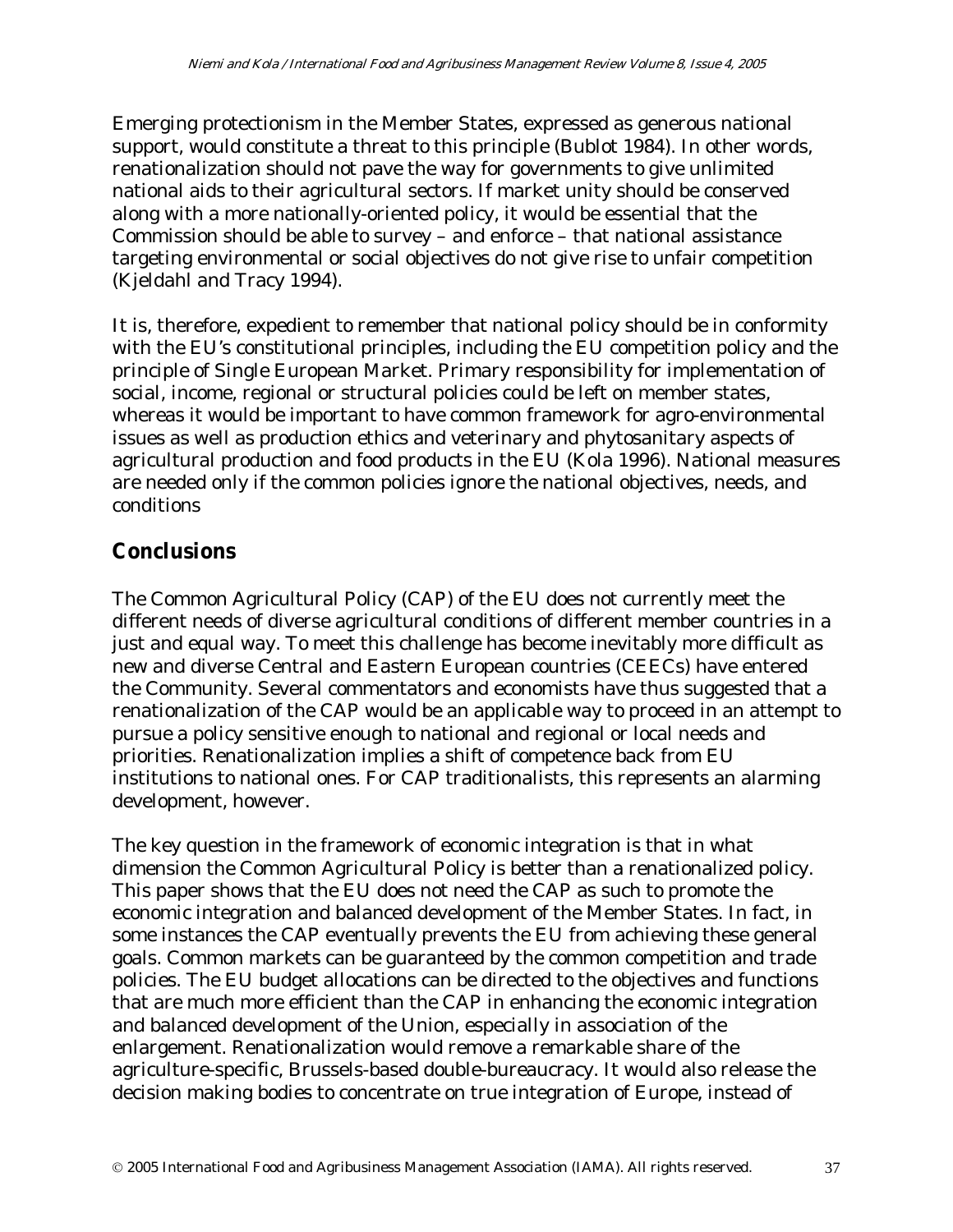devoting a big share of their time and resources to so-called sectoral integration in the form of the CAP.

One of the major drawbacks of the renationalization would be related to the new member countries in Central and Eastern Europe. Most of the CEECs cannot afford on allocating same kind of resources to their agricultural sectors as what could be the case in the current Member States. Hence, this may generate economic and market distortions and political tensions. However, they could be avoided by a more targeted and efficient use of the EU's structural funds and regional policy, which can be regarded as sensible common policies in the framework of economic integration and efficient functioning of EU institutions.

#### **References**

- Aakkula, J. (2003). Common agricultural policy at its limits? In: Niemi, J. and Ahlstedt, J. (eds.). Finnish Agriculture and Rural Industries 2003. MTT Economic Research Publications 103a: 54-55. Helsinki: MTT Agrifood Research Finland.
- Agra Europe (2003a). A CAP reform agreement that just about –delivers. June 27, 2003. London: Agra Europe Ltd.
- Agra Europe (2003b). CAP aid cuts set to be triggered in 2007. July 11, 2003. London: Agra Europe Ltd.
- Agra Europe (2005). Budget pressures likely to threaten rural development spending. January 21, 2005. London: Agra Europe Ltd.
- Alesina, A., Angeloni, I. & Schuknecht, L. (2002). What does the European Union do? CEPR Discussion Paper 3115.
- Baltas, N. (1997). The restructured CAP and the periphery of the EU. Food Policy 22: 329-343.
- Buckwell, A., Blom, J., Commins, P., Hervieu, B., Hofreither, M., von Meyer H., Rabinowicz, E., Sotte F. and Sumpsi J. (1997). Towards a Common Agricultural and Rural Policy for Europe. European Economy, Reports and Studies no.5, 1997. DG II, Brussels: European Commission.
- Bublot, G. (1984). Gradual re-nationalization of the CAP. European Review of Agricultural Economics 11: 187-193.
- Day, G. (1998). Working with the grain? Towards sustainable rural and community development. Journal of Rural Studies 14: 89-105.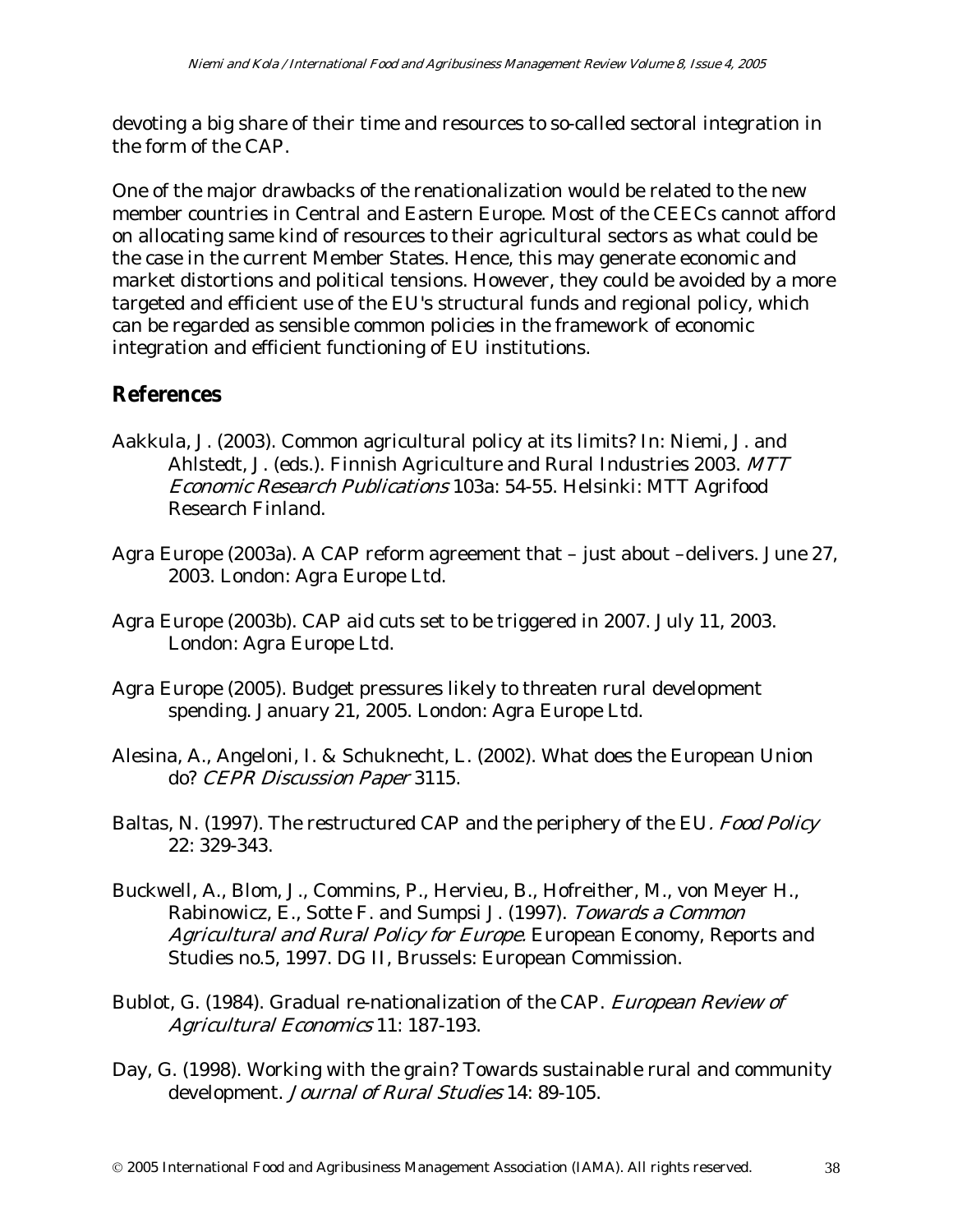- El-Agraa, A. M. (2001). The European Union: Economics & Policies. 6th edition. London: Financial Times / Prentice Hall. 656 p.
- Elliott, M. & Heath, A. (2000). The Failure of CAP Reform: a Public Choice Analysis, Economic Affairs 20: 42-48.
- European Commission (1993). Our Farming Future. Luxembourg: Commission of the European Communities.
- European Commission (1998). Financing the European Union. Report on the Operation of the Own Resources System. Brussels: Commission of the European Communities.
- European Commission (1999). Better Lawmaking. Report to the European Council 1999. Brussels: Commission of the European Communities.
- Gant, W. (1995). The limits of Common Agricultural Policy reform and the option for denationalization. Journal of European Public Policy 2: 1-18.
- Harvey, D. (1982). National interests and the CAP. Food Policy 7: 174-190.
- Hix, S. (1999). The political system of the European Union. Houndmills: Palgrave.
- Keating, M. (1999). New directions in regional policy in Europe: Between economics and politics. Paper for the International Conference of the Regional Studies Association, Bilbao, September 18-21, 1999.
- Kjeldahl, R. & Tracy, M. (eds.) (1994). Renationalisation of the Common Agricultural Policy? Copenhagen: Institute of Agricultural Economics and Agricultural Policy Studies. 105 p.
- Kola, J. (1996). From the CAP to a RAP. In: Kettunen, L. First Experiences of Finland in the CAP. Agricultural Economics Research Institute (AERI) Research Publications 81:143-157. Helsinki: AERI.
- Kola, J. (1998). Reforms of the Common Agricultural Policy and agriculture in Finland. Agricultural and Food Science in Finland 7: 181-196.
- Kola, J. (2002). How common is the Common Agricultural Policy? EuroChoices 1(2):18-19.
- Marsh, J. (1984). The reform of the CAP: National interests and financial implications. European Review of Agricultural Economics 11: 141-150.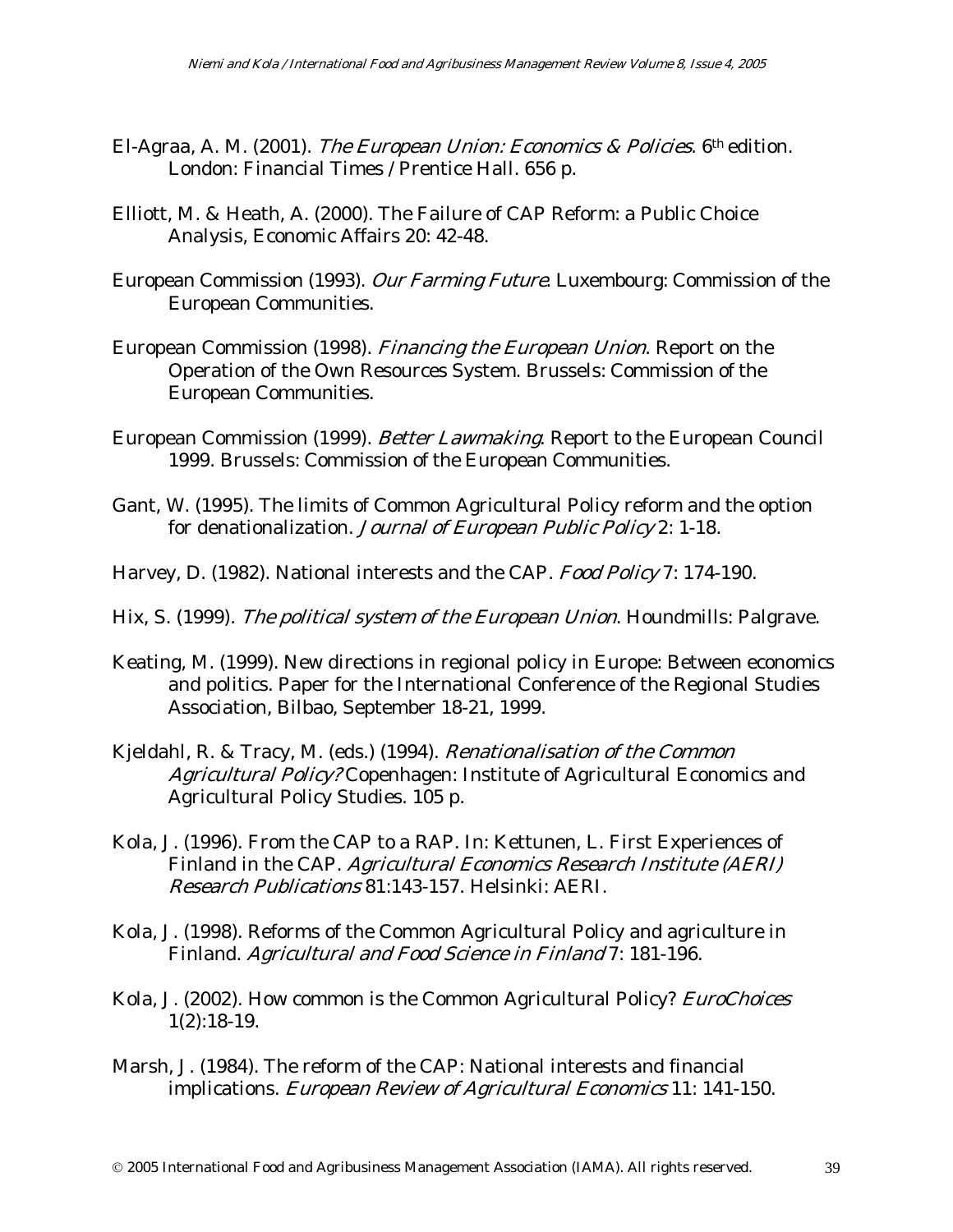- Mayhem, A. 2004. The financial framework of the European Union, 2007-2013: New policies? New money? Sussex European Institute (SEI). SEI Working Paper No 78. Brighton: SEI. 44 p.
- Niemi, J. & Ahlstedt, J. (2005) (eds.). Finnish Agriculture and Rural Industries 2005 – Ten Years in the European Union. MTT Economic Research Publications 105a. Helsinki: MTT Agrifood Research Finland.
- Padoa-Schioppa, T. (1987). Efficiency, stability and equity, a strategy for the evolution of the economic system of the EC. Oxford: Oxford University Press.
- Rabinowicz, E, Thomson, K. & Nalin, E. 2001. Subsidiarity, the CAP and EU enlargement. Swedish Institute for Food and Agricultural Economics. Report 20001:3. 149 p.
- Rieger, E. (1996). The Common Agricultural policy: external and internal dimensions. In: Wallace & Wallace (eds.). Policy-making in the European Union. Oxford: Oxford University Press.
- Sapir, A., Aghion, P., Bertola, G., Hellwig, M., Pisani-Ferry, J., Rosati, D., Viñals, J. & Wallace, H. (2003). An Agenda for a Growing Europe: Making the EU Economic System Deliver. Available at http://europa.eu.int/comm/commissioners/prodi/pdf
- Schmitt, G. 1986. Agricultural policy decisions in the EC: Consequences of institutional imbalance. Food Policy 11: 334-344.
- Shucksmith, M. Thomson, K. & Roberts. D. (eds, 2005). CAP and the regions: The territorial impact of Common Agricultural Policy. Wallingford: CABI Publishing. 240 p.
- Tabellini, G. (2003). Principles of policymaking in the European Union: An economic perspective. CESifoEconomic Studies 49: 75-102.
- Terluin, I. 2001. Rural regions in the EU: Exploring differences in economic development. Nederlandske Geografische Studies 289. Groningen: Rijksuniversiteit Groningen. 265 p.
- Van den Bergh, R. (1996). Economic Criteria for Applying the Subsidiarity Principle in the European Community: the Case of Competition Policy. International Review of Law and Economics 16: 363-383.

Vaubel, R. (1994). The Political Economy of Centralisation and European